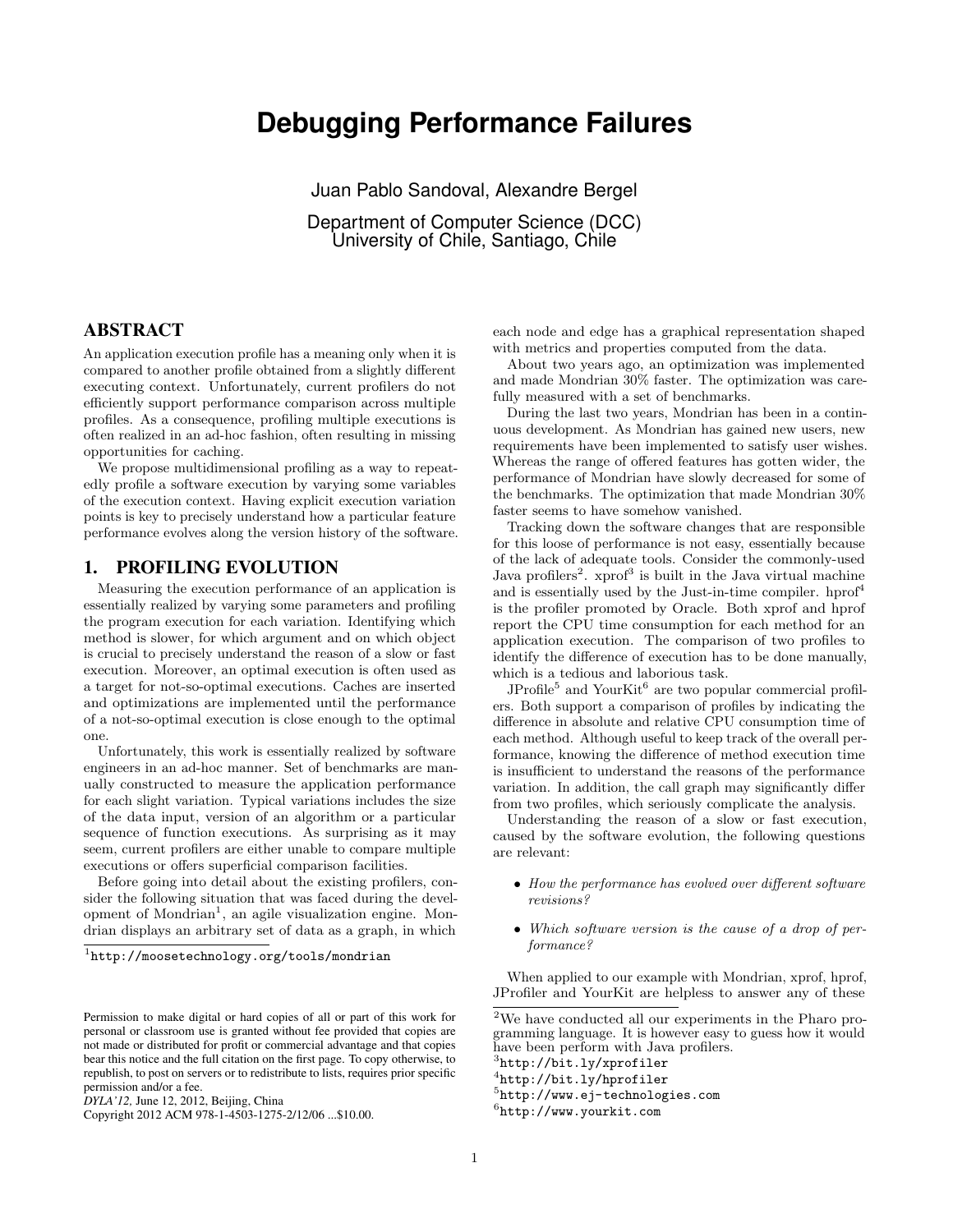<span id="page-1-0"></span>

Figure 1: Multidimensional profiling of Mondrian (6 benchmarks are run for 11 software versions).

questions. The reason is that the profile comparison exercised by JProfiler and YourKit does not capture all the variables that these questions refer to, such as the benchmarks and software versions. Being able to profile an application along several variables is the topic of our work.

## 2. MULTIDIMENSIONAL PROFILING

We define *multidimensional profiling* the activity to reason about a software execution by varying multiple variables related to its execution. Typical variables are benchmarks and software versions. Our objective is to gain a better understanding of a software execution by relating different profiles obtained from slightly different conditions. Opportunities for optimization and ways to minimize resource consumption are then easier to find.

The rational behind multidimensional profiling is that if a software execution is particularly fast or slow for an identified situation  $(i.e.,$  particular values for the variables), then the situation can be exploited to improve the overall execution.

#### *In a nutshell.*

The ingredients to accurately exercise multidimensional profiling are:

- Define the variation points of the executing environment. Variation points are defined with a set of variables  $(V_1, ..., V_n)$ . Each of these variables is associated to a particular aspect of the execution environment, such as software version, benchmark, parameters of a particular methods, instances of a particular class.
- Specify the variation of the executing environment. Each variable may either be set to a fixed value, or may iterate over a range of values. Each iteration produces a new profile. To better measure the impact of a variable evolution, it is preferable to have all but one variable fixed. These executions result in a set of profiles  $P_1, ... P_m$ .
- Having stable profiles. Each execution has to be repeatable and isolated from other executions. This means that two profiles  $P_j$  and  $P'_j$  produced by two identical executions have to be "close enough" to be meaningful.
- Presenting the results. Data must be presented for analyze to emphasize the variation of performance. The

evolution of  $V_i$  has to be unambiguously represented to be able to draw a conclusion about the performance evolution.

#### *Implementation.*

We have prototyped Rizel, a multidimensional profiler. Rizel is implemented for the Pharo Smalltalk language. The set of variables that Rizel currently consider are benchmarks and software versions. This means that for a given software, Rizel can:

- run a particular benchmark b for each of the software versions  $s_1, ..., s_k$
- run different benchmark  $b_1, ..., b_l$  for a particular software version s

Our profiler measures the number of messages sent by each method. It has been shown [\[3\]](#page-2-0) that counting messages has many advantages over estimating the execution time. For example, counting messages is significantly more stable than directly measuring the time: profiling twice a same execution result in two very close profiles. Counting messages produce stable profiles.

#### *Case study.*

We have measured the performance of Mondrian for 6 benchmarks over 11 representative versions. The left-most diagram shows the evolution of the benchmarks against the versions of Mondrian. We see that each benchmark indicates a progressive degradation of the performance of Mondrian. Each of these benchmarks corresponds to a particular feature. Each feature is getting slower, not at the same pace however (e.g., Benchmarks 3-6 are consuming much more time after Version 2.93. Execution time of Benchmark 1 increases after Version 2.65.)

We detail the evolution of Benchmarks 6 and 1 on the right hand side of Figure [1.](#page-1-0) Both histograms describes an increase of the execution time, which represents a gradual degradation of Mondrian performance.

In our situation, isolating each feature and measuring its performance evolution is key to have a clear understanding of Mondrian performance.

## 3. RELATED WORK